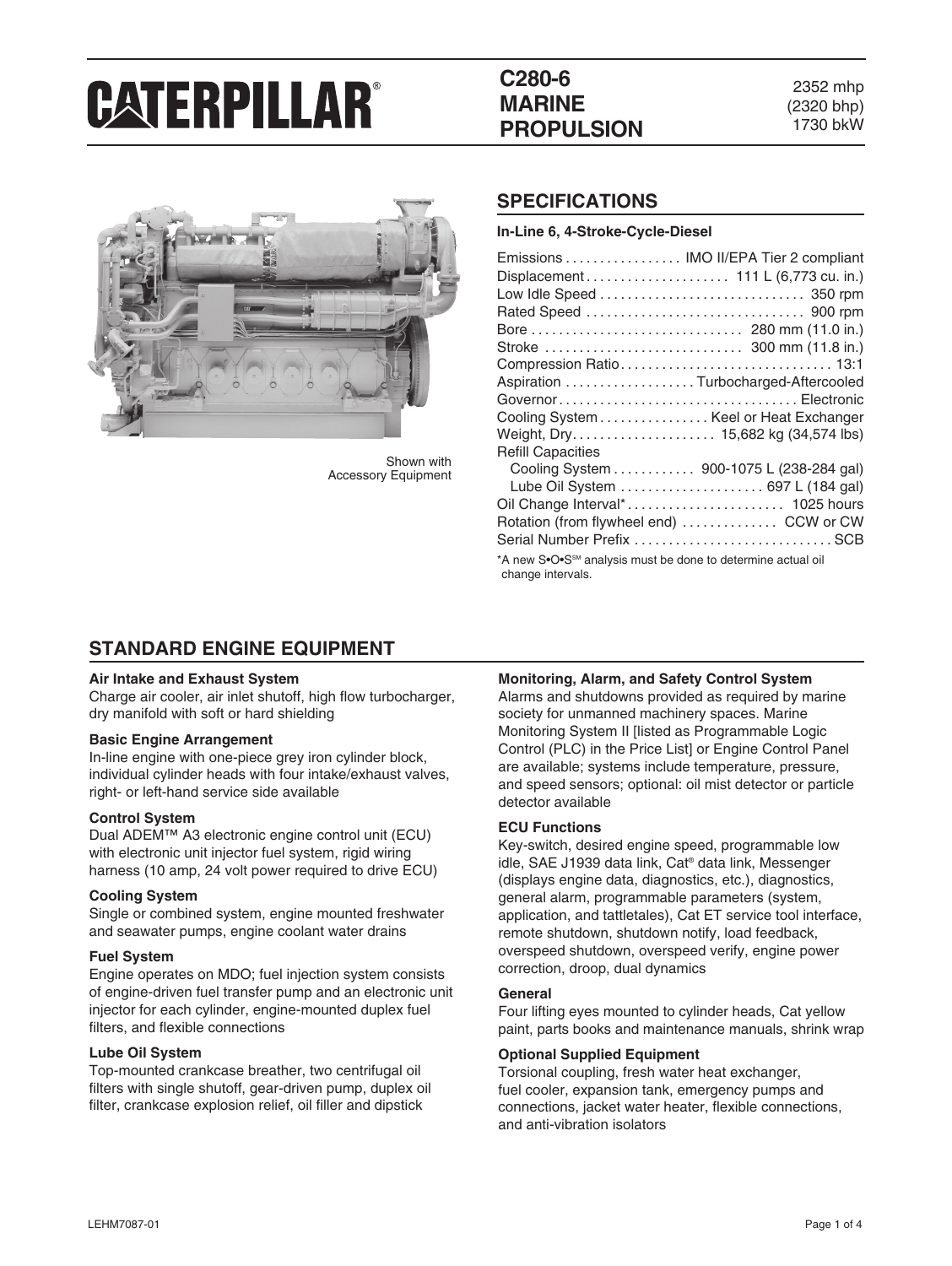## **C280-6 MARINE PROPULSION**

**2352 mhp (2320 bhp) 1730 bkW**

## **MARINE ENGINE performance**



#### **DM8389-01 3/4/10**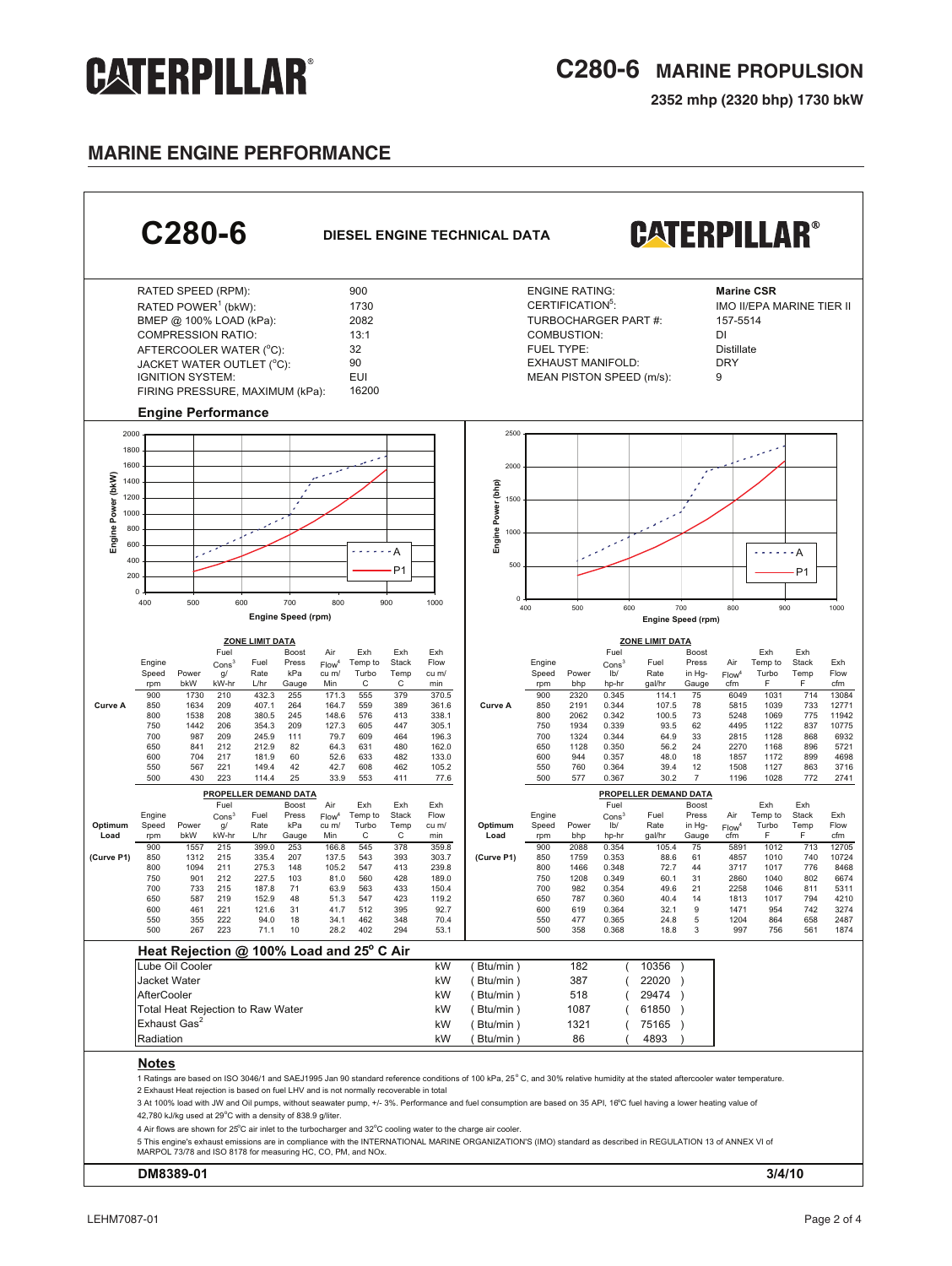## **C280-6 MARINE PROPULSION**

**2352 mhp (2320 bhp) 1730 bkW**

### **dimensions**



| <b>Engine Dimensions</b> |         |           |  |
|--------------------------|---------|-----------|--|
| (1) Overall Length       | 4011 mm | 157.9 in. |  |
| (2) Overall Width        | 1796 mm | 70.7 in.  |  |
| (3) Overall Height       | 2734 mm | 107.6 in. |  |

Note: Do not use for installation design. See general dimension drawings for detail.

| <b>Engine Weights</b>                                                                                          |                            |                              |  |
|----------------------------------------------------------------------------------------------------------------|----------------------------|------------------------------|--|
| <b>Engine Dry Weight</b>                                                                                       | 15,682 kg                  | 34,574 lb                    |  |
| <b>Shipped Loose Items</b><br><b>Torsional Coupling</b><br>Plate-Type Heat Exchanger<br>Instrument/Alarm Panel | 319 kg<br>400 kg<br>200 kg | 702 lb<br>880 lb<br>440 lb   |  |
| <b>Fluids</b><br>Lube Oil<br>Jacket Water<br>Heat Exchanger (FW, SW, LO)                                       | 634 kg<br>400 kg<br>70 kg  | 1,395 lb<br>880 lb<br>154 lb |  |